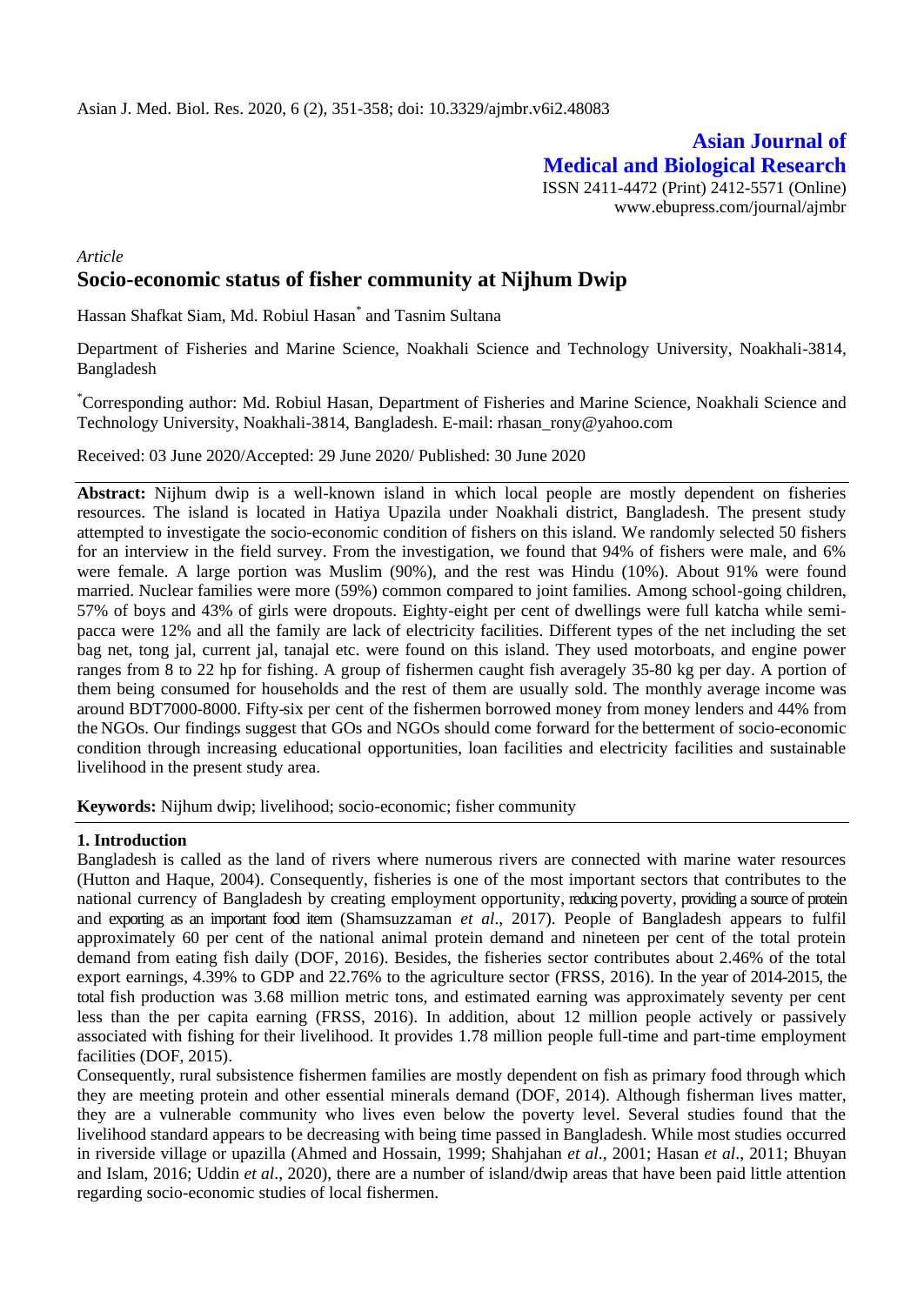Nijhum Dwip is considered to be a small island, which has been located in Hatiya Upazila. Nijhum Dwip is situated in Noakhali District in Bangladesh. The total area of the island covers 163.45 square km. Among them, the land is 38.65 square km and water are 124.81 square km. The population in Nijhum Dwip in 2016 was more than 25,000. Their main occupations are cultivation, fishing and livestock farming (Iftekhar and Takama, 2008; Wahiduzzaman and Hasan, 2020). Although a large portion of people is involved in fishing activities, the study of the socio-economic conditions of fishermen community of this island is scarce in the literature. Therefore, we attempted to know about the socio-economic status of the fishing community of this island to develop a sustainable management system for improving their livelihood.

# **2. Materials and Methods**

## **2.1. Study area**

Thisstudy was carried out in Nijhum Dwip, Hatiya, Bangladesh (Figure 1). The study period was from October to December 2019.



**Figure 1. Map of Nijhum Dwip.**

## **2.2. Data collection**

A large number of fisherman were known to be engaged in fish catching in Nijhum Dwip. These fishermen are the target groups of the present study. The sample of 50 households has been selected proportionately of Nijhum Dwip by using randomsampling.

For this study, mainly quantitative data were collected, but a few qualitative data were also collected. Quantitative data were collected to provide information on sex, age, type of religion, family conditions, housing conditions, literacy of fishers and their family members, household assets, electricity facilities, other occupations, sanitation, land ownership, drinking water facility, health condition, and financial conditions. These data are actually primary data, which were collected through a questionnaire interview of fishermen in the study area.

# **2.3. Data analysis**

Collected data were set in tabular form and analysed using MS Excel. Afterwards, graphical structures were visualized from the analysis to get a clear understanding of the socio-economic status of the fisher community at the target area.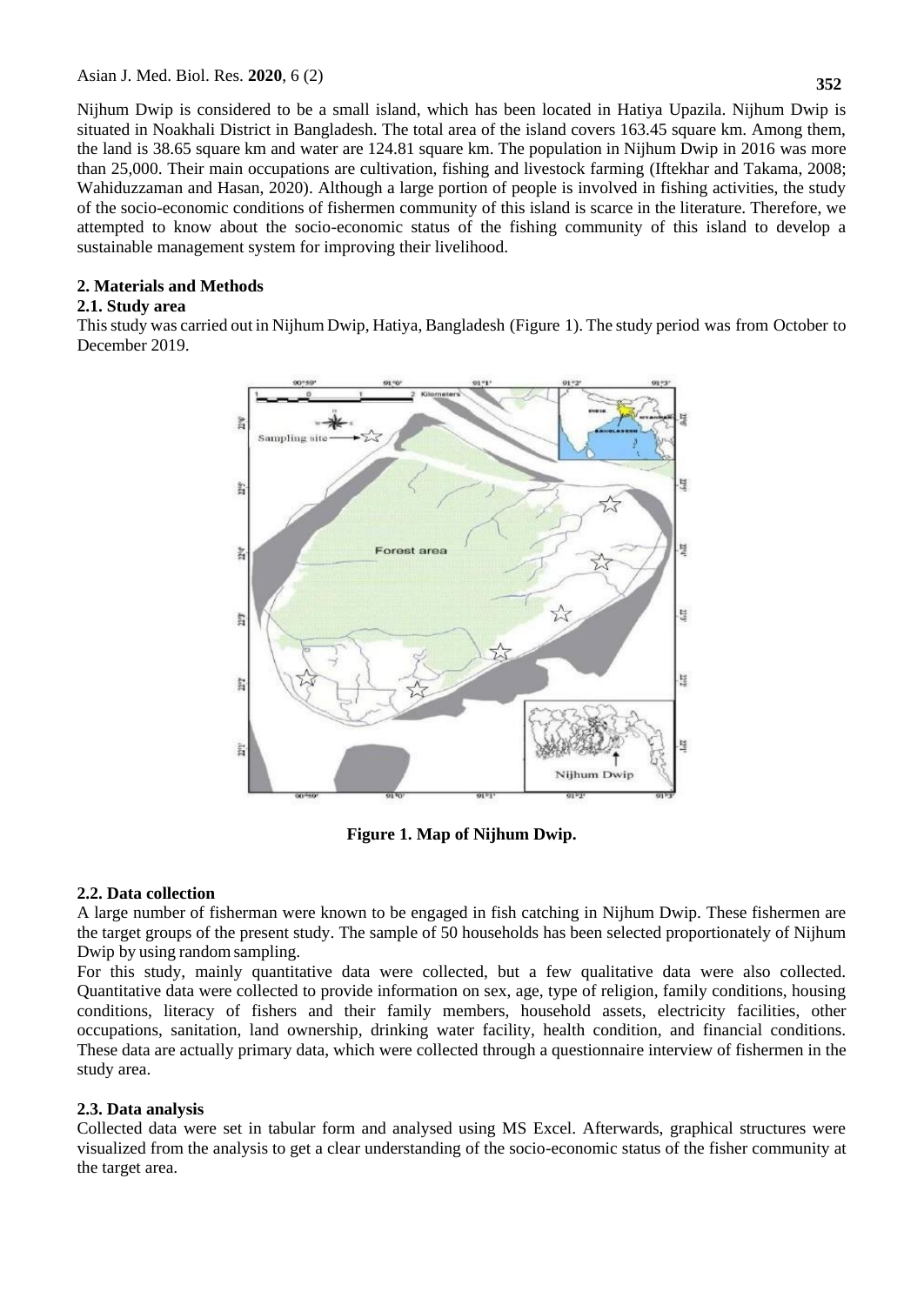# **3. Results and Discussion**

Our results showed that fishermen in the study are completely dependent on fishing. So, we included a range of socio-economic characteristics such as sex, age, type of religion, family conditions, housing conditions, literacy of fishers and their family members, household assets, electricity facilities, other occupations, sanitation, land ownership, drinking water facility, health condition, and financial conditions for a clear understanding of our research objectives.

# **3.1. Sex**

Usually, women live in the house and use to do household works. They cannot go outside for fishing primarily due to social barriers and danger of trafficking. However, such barriers were not found for male. In the study area, fish drying, processing etc. were suitable for women.

## **3.2. Age group**

We found six categories of the age group in the study area  $(21-30, 31-40, 41-50, 51-60)$  and  $(61-70, 61)$  (Figure 2). The maximum number of fishers were between 31 and 40 age group, including middle age group indicating that they are dominant over other age groups, probably because of their strong physical health (Figure 2). Similarly, Ahamed (1996) and Ahmed and Hossain (1999) found that the dominant fishermen group were aged less than 40 years.



**Figure 2. Age group of fishermen.**

## **3.3. Religion**

The study found that people are mostly Muslim. No other religion of fisherman were not found during the survey out of 50 fishermen. Similarly, Chantarasri (1994) found that the maximum number of fishermen were Muslim. In addition, Ahmed and Hossain (1999) found that approximately 68% of fishermen were Muslim and minority were Hindu (32%) at Sundarban. In contrast, similar studies conducted in the Tangail District found the majority of fishermen were Hindu (57%) (Ahamed 1996).

# **3.4. Marital status**

The study revealed that almost 88% of fishermen were married while the unmarried fishermen covered 12%. There were no divorced persons found in this survey.

## **3.5. Family condition**

The study revealed that the number of the joint family was more (68%) compared to the nuclear family (32%) (Figure 3). Similar evidence was also found by Rokanuzzaman (2004).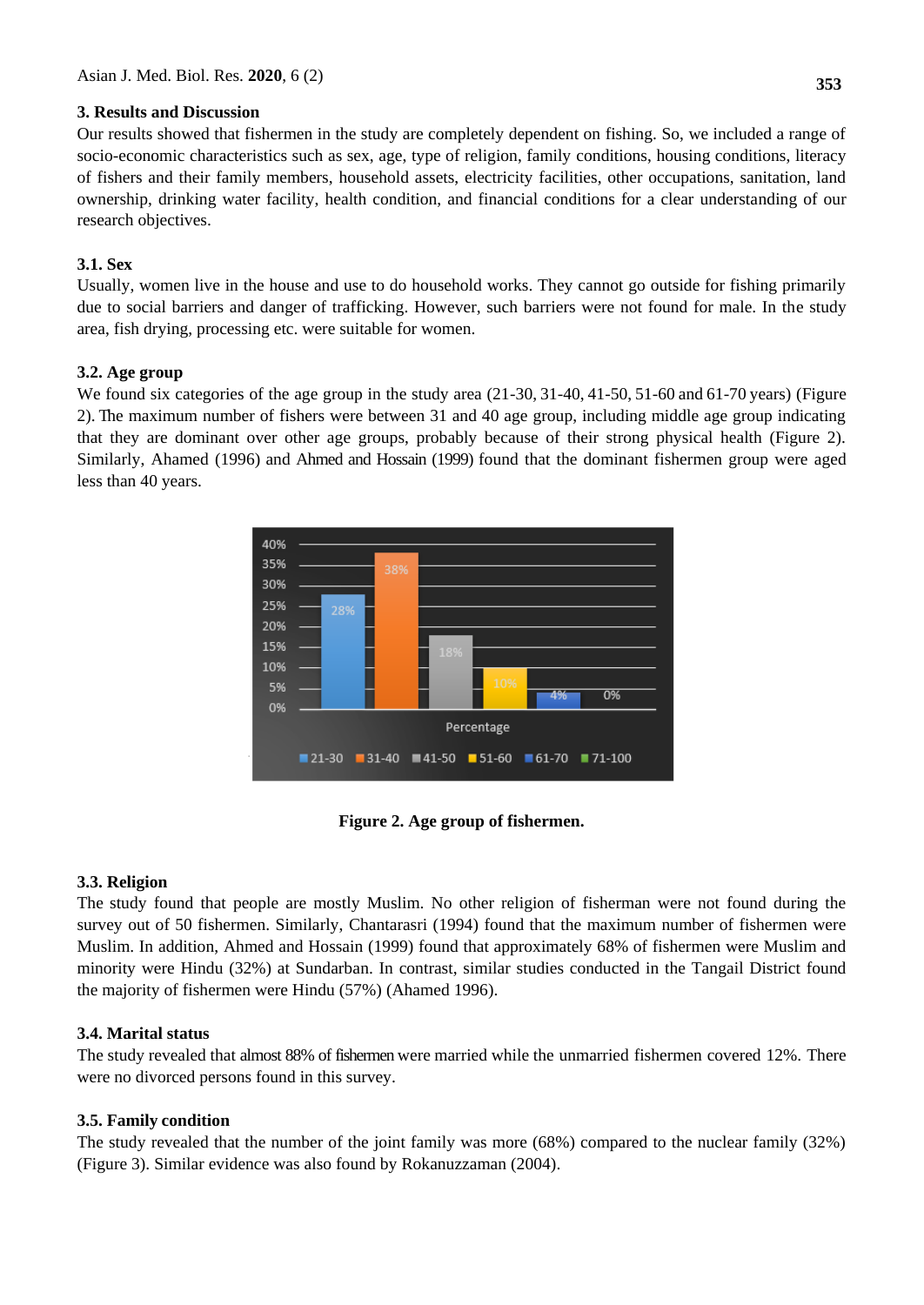

**Figure 3. Family type of fishing community.**

## **3.6. Housing condition**

Two main types of house were found in the study area such as katcha (those houses having muddy floor with bamboo and talli or tin) and semi-pacca (made of wood or/and tin). The study revealed that 84% of housing structures were katcha, 16% were semi-pacca, and pacca were not found (Figure 4). Similarly, Shamima (2000) showed that 94% of fishermen house was made up of mud (i.e., katcha). Besides, Ahmed and Hossain (1999) showed that fishermen usually live in poor housing conditions, and those houses often made with mud and a type of weed leaves.



**Figure 4. Housing condition of fishermen.**

# **3.7. Use of electricity**

The study area is a distinct island. So the electricity was not available here. The island is not developed yet. People use power generator in the market or bazar area for a short period (7pm-11pm). The solar panel is used in the house and all over the island. Mainly solar energy is the main source of electricity. However, Shamima (2000) reported that 20% of fishermen enjoy electricity facility. Besides, Hossain (2009) showed that 95% of fishermen had access to electricity, and 5% did not get the facility of using electricity.

## **3.8. Educational status**

The literacy rate was not up to the standard in the study site. We found that 6% of the fishermen had primary level education (i.e., class five), 22% of fishers can sign only, and 72% having no institutional education (Figure 5). Similarly, Ahamed (1996) found literacy rates of fishers were 23% in Tangail.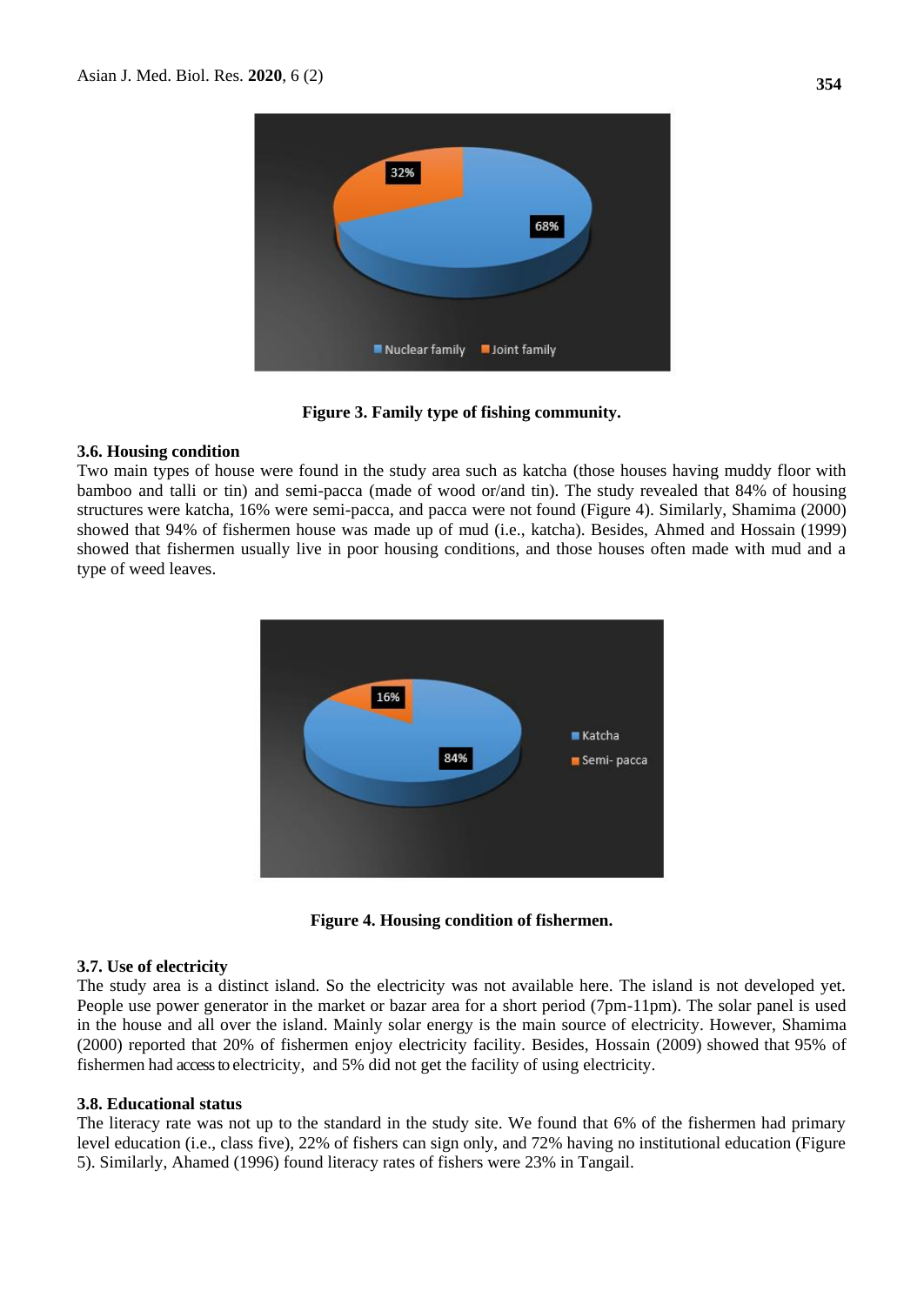| 72%        | 22%      | 6%      | 0%        |
|------------|----------|---------|-----------|
| Illiterate | Can sign | Primary | Secondary |

### **Figure 5. Educational status of fishermen.**

### **3.9. School going and dropout children of fishermen**

The study showed that the number of boys was more school-oriented than girls. However, the dropout rate was also higher for boys (63%) compared to girls (37%). Several causes were identified behind school dropout including illiteracy, unconsciousness of family members, children often involved in earning, social and other problems.

### **3.10. Secondary occupation**

Occupation can be an activity that the people intends to earn for daily livelihood. In the surveyed area, 87% of fishermen were involved solely in fishing while 9% in fishing with agriculture and 4% in fishing with other professions.

### **3.11. Assets**

We found fishermen have agricultural lands, fishing gears, poultry and livestock as their significant assets.

#### **3.12. Agricultural land ownership**

During the survey, it was found that how the fishermen owned much agricultural land. Agricultural land is one of the most productive assets of them who lived in the villages. It was found that 78% of fishers had no property except their house, 16% had land below 50 decimal, and 6% had area above 50 decimal (Figure 6). In contrast, Kader *et al*. (2018) found that the highest number of fishermen (60%) had above 50 decimal lands.



**Figure 6. Agricultural land ownership of fishermen.**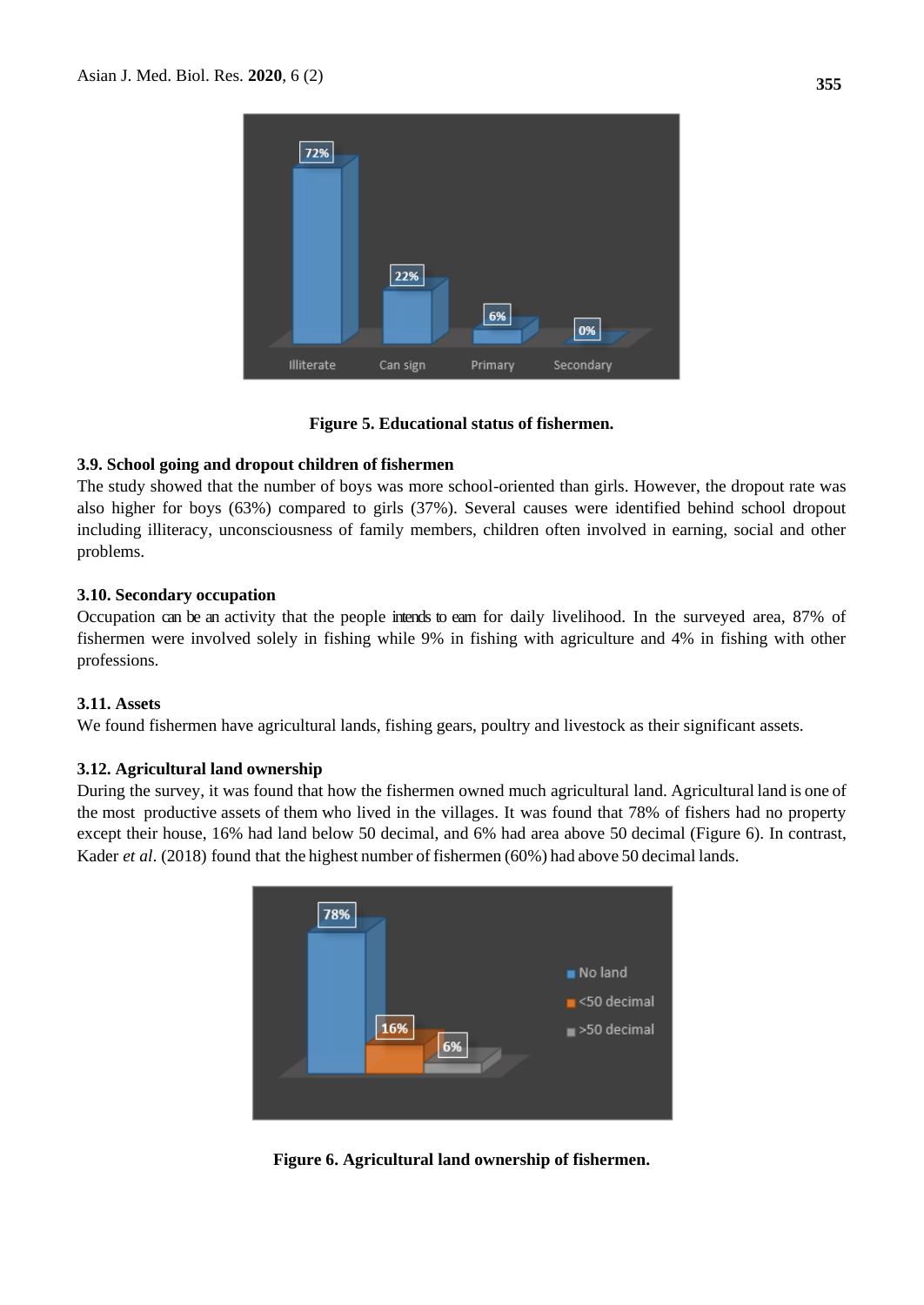# **3.13. Poultry and livestock**

The results showed that 74% of fishermen involved in poultry and livestock farming, including cow/goat/hen/duck. About 26% of fishermen had no animal and poultry.

# **3.14. Food and nutrition**

Major food item of the fishermen was fish, meat, dal, egg and vegetables. It was found that the consumption of fish was highest, but the use of meat was minimum in a month. During fishing, the fishermen keep some fish for themselves. In addition, while selling some fishes were left over.

# **3.15. Sanitation practice**

The present study reveals that fisherman has been facing sanitary problems. In the study areas, it was found that 88% of people use katcha latrine, and only 12% use sanitary latrine (Figure 7). However, other studies found that fishermen used no sanitary toilet (CPP, 1966).



**Figure 7. Sanitation practice of fishermen.**

# **3.16. Drinking water facilities**

There are many tube-wells in these fishing villages. So fresh drinking water is not a problem. Mainly tube-well water are the main source of drinking and other household activities. On the other hand, in another study, Ahmed and Hossain (1999) found that pond water may be the alternative source for household activities instead of tube-well water in the coastal area.

# **3.17. Income**

It was found that the daily income of fishermen ranging from BDT 200 to 300 and this derived from selling fish. Thus, the average was found BDT250/day. From this income, fishermen often raise funds for future household purposes. The monthly average income in this study area was found around BDT 6000-8000 per head. In addition, the study showed that 64% of fishermen yearly income between BDT 80,000 and 1,00,000 (Figure 8). Also, 18% fishermen yearly income between BDT 70,000 and 80,000, 11% fishermen yearly income below BDT 60,000 and 7% fishermen yearly income more than BDT 2,00,000 (Figure 8).

## **3.18. Economic condition**

The financial condition of the fishermen was somewhat poor. Most of them face difficulty to have meals three times a day. They spend money on agriculture production and livestock farming and a few for dairies. They often lend money due to lacking enough capital. The main sources of their loan are NGO's and from local mohajon, which is called dadon. Fishers also lend money for food, medical, marriage and business purpose.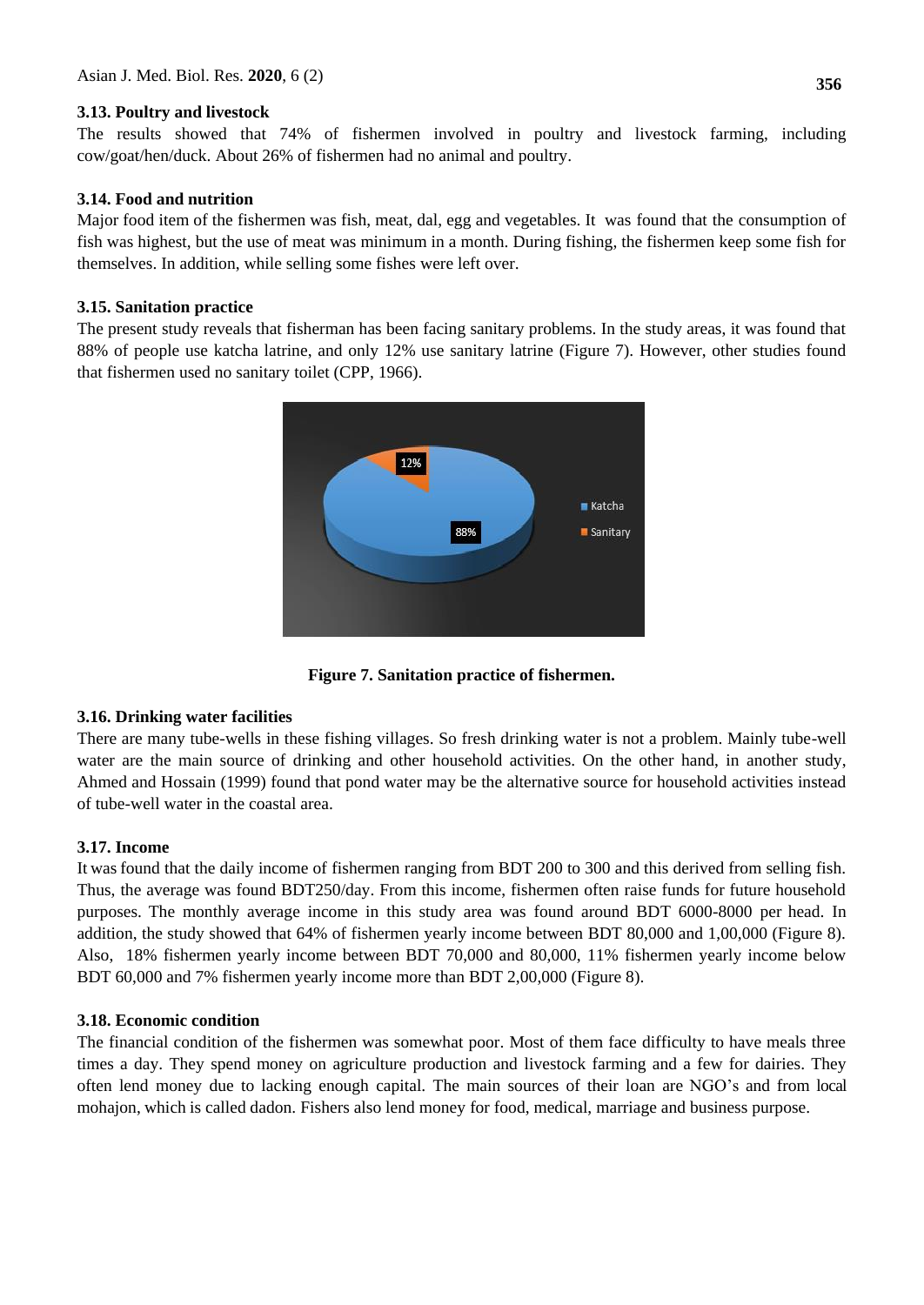

**Figure 8. Yearly income status of fishermen.**

#### **4. Conclusions and Recommendations**

The present study area is a very remote area having very little or no communication and development. From the above discussion, we can say that the fishermen community is poorer and disadvantageous compared to the other people. There is no alternate income source of fishers except for fishing. As a result, overall socioeconomic development is not up to the mark. In addition, while fishermen have been facing several problems according to our current findings, there is a necessity to implement guidelines and regulations for the community people to uphold their socio-economic status.

Consequently, fishing regulations should be strictly implemented. Credit schemes with low-interest rate from a commercial and rural bank in co-operation with the extension service of the Fisheries Department might be an alternative solution. Proper training could be provided to the fishermen regarding sanitation, education and health conditions by GO and NGOs.

#### **Acknowledgements**

We are thankful to the fisher community in the study area to accomplish our study objectives.

### **Conflict of interest**

None to declare.

#### **References**

- Ahamed NU, 1996. Report of the fishermen's socio-economic survey. Fisheries survey and Monitoring program, Department of fisheries, Tangail.
- Ahmed N and M Hossain, 1999. A study on socio-economic aspects of coastal fishermen of Bangladesh. Progress. Agric., 10: 151–155.
- Bhuyan S and S Islam, 2016. Present status of socio-economic conditions of the fishing community of the Meghna River adjacent to Narsingdi District, Bangladesh. J Fish Livestock Prod., 4: 1000192.
- Chantarasri S, 1994. Integrated Resources Development of the Sundarbans Reserved Forest. The draft reports on Fisheries Resources Management for the Sundarbans Reserved Forest, Khulna, Bangladesh (BGD/84/OSG) FAO- UNDP., pp. 5-171.
- CPP, 1966. Socio-economic profile of the professional fishermen and institutional organization. Final report. Bangladesh Water Development Board. Tangail, pp. 11-45.
- DOF, 2016. National fish week, compendium (In Bengali). Dhaka: Department of Fisheries, Ministry of Fisheries and Livestock, Government of Bangladesh.
- DOF, 2015. National fish week, compendium (In Bengali). Dhaka: Department of Fisheries, Ministry of Fisheries and Livestock, Government of Bangladesh.
- DOF, 2014. National fish week, compendium (In Bengali). Dhaka: Department of Fisheries, Ministry of Fisheries and Livestock, Government of Bangladesh.
- FRSS, 2016. Fisheries resources survey system (FRSS), fisheries statistical report of Bangladesh. Department of Fisheries, 32:1e57.